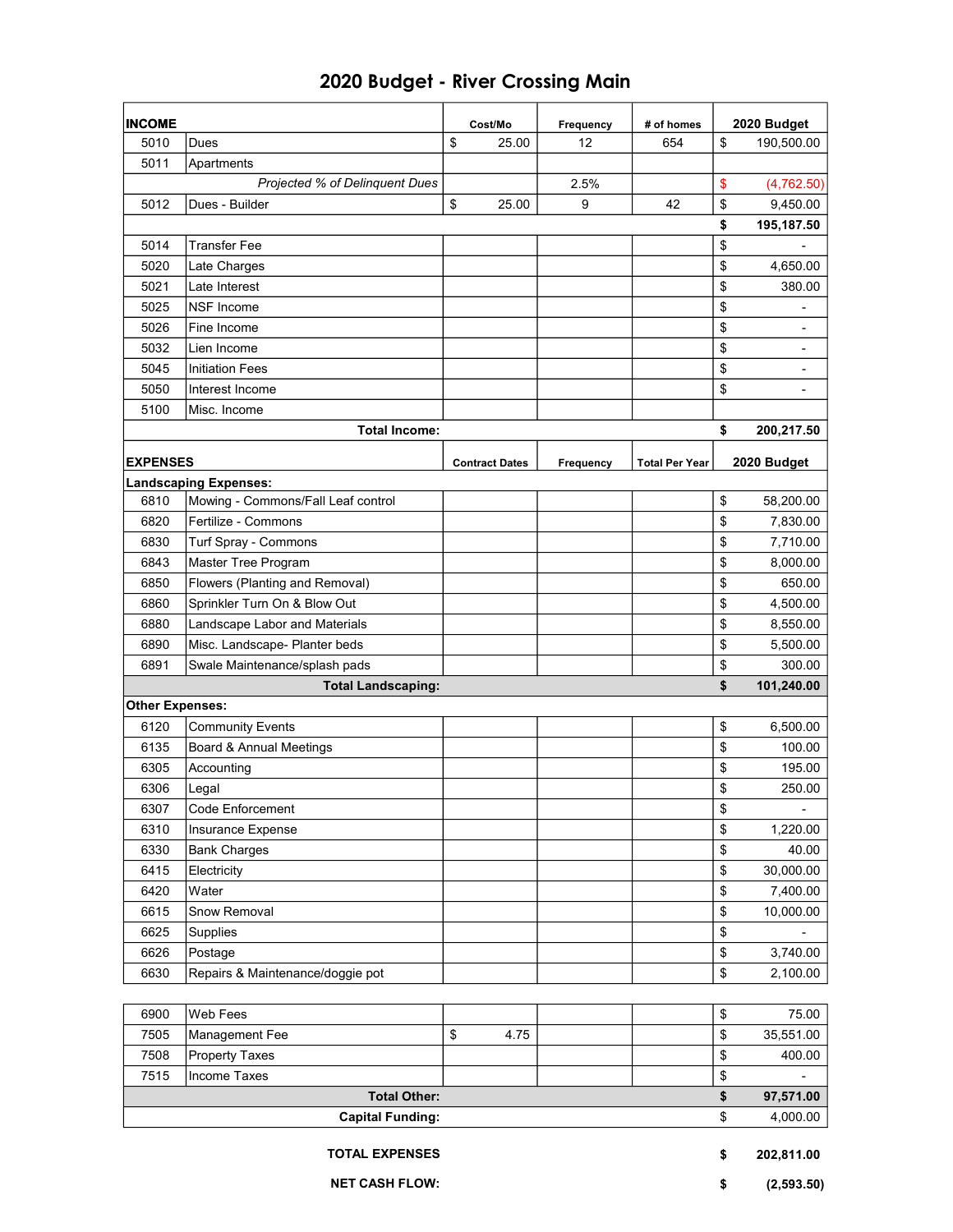| <b>INCOME:</b>                 |                                      | Cost/Mo |                      | Frequency | # of homes          | 2020 Budget |             |
|--------------------------------|--------------------------------------|---------|----------------------|-----------|---------------------|-------------|-------------|
| 5010                           | Dues TH                              | \$      | 75.00                | 12        | 45                  | \$          | 40,500.00   |
| 5010                           | Dues Cottages                        | \$      | 100.00               | 12        | 14                  | \$          | 15,600.00   |
| 5012                           | <b>Builder Dues</b>                  | \$      | 100.00               | 3         | 7                   | \$          | 2,100.00    |
| Projected % of Delinquent Dues |                                      |         |                      | 2%        |                     | \$          | (810.00)    |
| <b>Total Income:</b>           |                                      |         |                      |           |                     | \$          | 57,390.00   |
| <b>INCOME:</b>                 |                                      |         | <b>Contract Date</b> | Frequency | <b>Total per Yr</b> |             | 2020 Budget |
| Landscaping                    |                                      |         |                      |           |                     |             |             |
| 6810                           | Mowing - Commons/leaf control        |         |                      |           |                     | \$          | 14,276.00   |
| 6820                           | Fertilize - Commons                  |         |                      |           |                     | \$          | 1,360.00    |
| 6830                           | Turf Spray - Commons                 |         |                      |           |                     | \$          | 1,220.00    |
| 6843                           | Master Tree Program                  |         |                      |           |                     | \$          | 1,700.00    |
| 6860                           | Sprinkler Turn On & Blow Out         |         |                      |           |                     | \$          | 1,500.00    |
| 6880                           | Landscape Labor/Materials            |         |                      |           |                     | \$          | 2,550.00    |
| 6890                           | Landscape-Planter Beds/fall clean up |         |                      |           |                     | \$          | 8,000.00    |
| 6891                           | Swale Maintenance                    |         |                      |           |                     | \$          | 55.00       |
| <b>Total Landscaping:</b>      |                                      |         |                      |           |                     | \$          | 30,661.00   |
|                                | <b>Other Expenses</b>                |         |                      |           |                     |             |             |
| 6415                           | Electricity & Gas                    |         |                      |           |                     | \$          | 2,220.00    |
| 6420                           | Water                                |         |                      |           |                     | \$          | 3,090.00    |
| 6615                           | Snow Removal                         |         |                      |           |                     | \$          | 7,500.00    |
| 6630                           | Repairs & Maintenance/Doggie pots    |         |                      |           |                     | \$          | 250.00      |
| 7505                           | Management Fee                       | \$      | 12.00                |           |                     | \$          | 8,232.00    |
| <b>Total Other:</b>            |                                      |         |                      |           |                     | \$          | 21,292.00   |
| <b>Capital Funding:</b>        |                                      |         |                      |           | \$                  | 5,000.00    |             |
|                                | <b>TOTAL EXPENSES</b>                |         |                      |           |                     | \$          | 56,953.00   |
| <b>NET CASH FLOW:</b>          |                                      |         |                      |           |                     | \$          | 437.00      |

## 2020 Budget - River Crossing Sahale Townhomes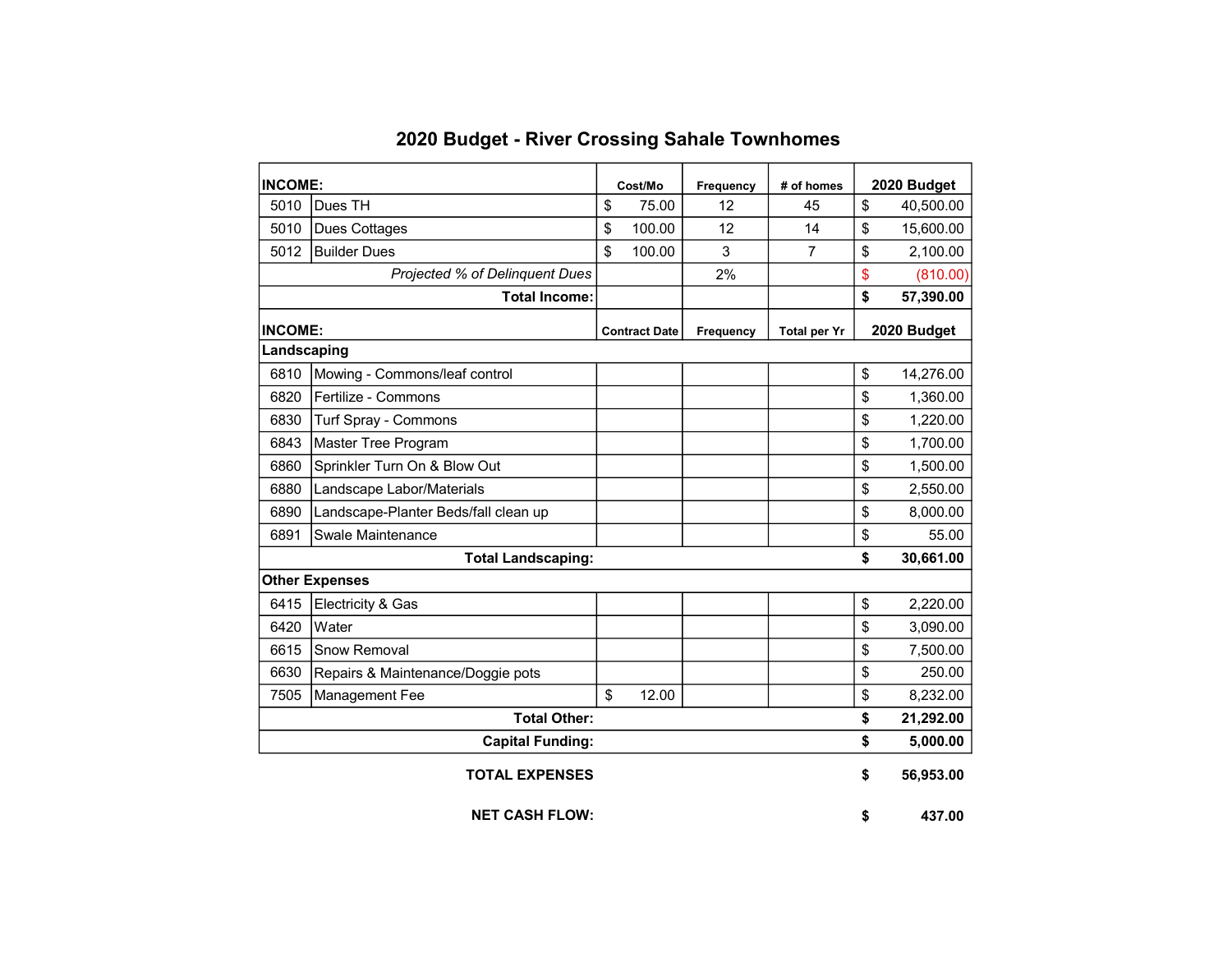## 2020 Budget - River Crossing Orchard Place

| <b>INCOME:</b>            |                                      | Cost/Mo  | Frequency | # of homes | 2020 Budget           |           |  |  |
|---------------------------|--------------------------------------|----------|-----------|------------|-----------------------|-----------|--|--|
| 5010                      | <b>Dues</b>                          | \$95.00  | 1         | 30         | \$<br>34,200.00       |           |  |  |
|                           | <b>Total Income:</b>                 |          |           |            | \$                    | 34,200.00 |  |  |
|                           |                                      |          |           |            |                       |           |  |  |
|                           |                                      | Contract |           |            |                       |           |  |  |
|                           | <b>EXPENSES:</b>                     | Date     | Frequency | # of homes | 2020 Budget           |           |  |  |
| Landscaping               |                                      |          |           |            |                       |           |  |  |
| 6812                      | Mowing - Homes                       |          |           |            | \$                    | 15,870.00 |  |  |
| 6822                      | Fertilize - Homes                    |          |           |            | \$                    | 1,650.00  |  |  |
| 6832                      | <b>Turf Spray - Homes</b>            |          |           |            | \$                    | 964.00    |  |  |
| 6843                      | <b>Master Tree Program</b>           |          |           |            | \$                    | 848.00    |  |  |
| 6860                      | Sprinkler Turn On & Blow Out         |          |           |            | \$                    | 1,030.00  |  |  |
| 6880                      | Landscape Labor/Materials            |          |           |            | \$                    | 1,525.00  |  |  |
| 6890                      | Landscape-Planter Beds/fall clean up |          |           |            | \$                    | 5,046.00  |  |  |
| <b>Total Landscaping:</b> |                                      |          |           |            |                       | 26,933.00 |  |  |
|                           |                                      |          |           |            |                       |           |  |  |
| <b>Other Expenses</b>     |                                      |          |           |            |                       |           |  |  |
| 6615                      | <b>Snow Removal</b>                  |          |           |            | $\boldsymbol{\theta}$ | 4,500.00  |  |  |
| 7505                      | <b>Management Fee</b>                |          |           |            | \$                    | 2,880.00  |  |  |
| <b>Total Other:</b>       |                                      |          |           |            | \$                    | 7,380.00  |  |  |
| <b>TOTAL EXPENSES</b>     |                                      |          |           |            | \$                    | 34,313.00 |  |  |
| <b>NET CASH FLOW:</b>     |                                      |          |           |            | \$                    | (113.00)  |  |  |